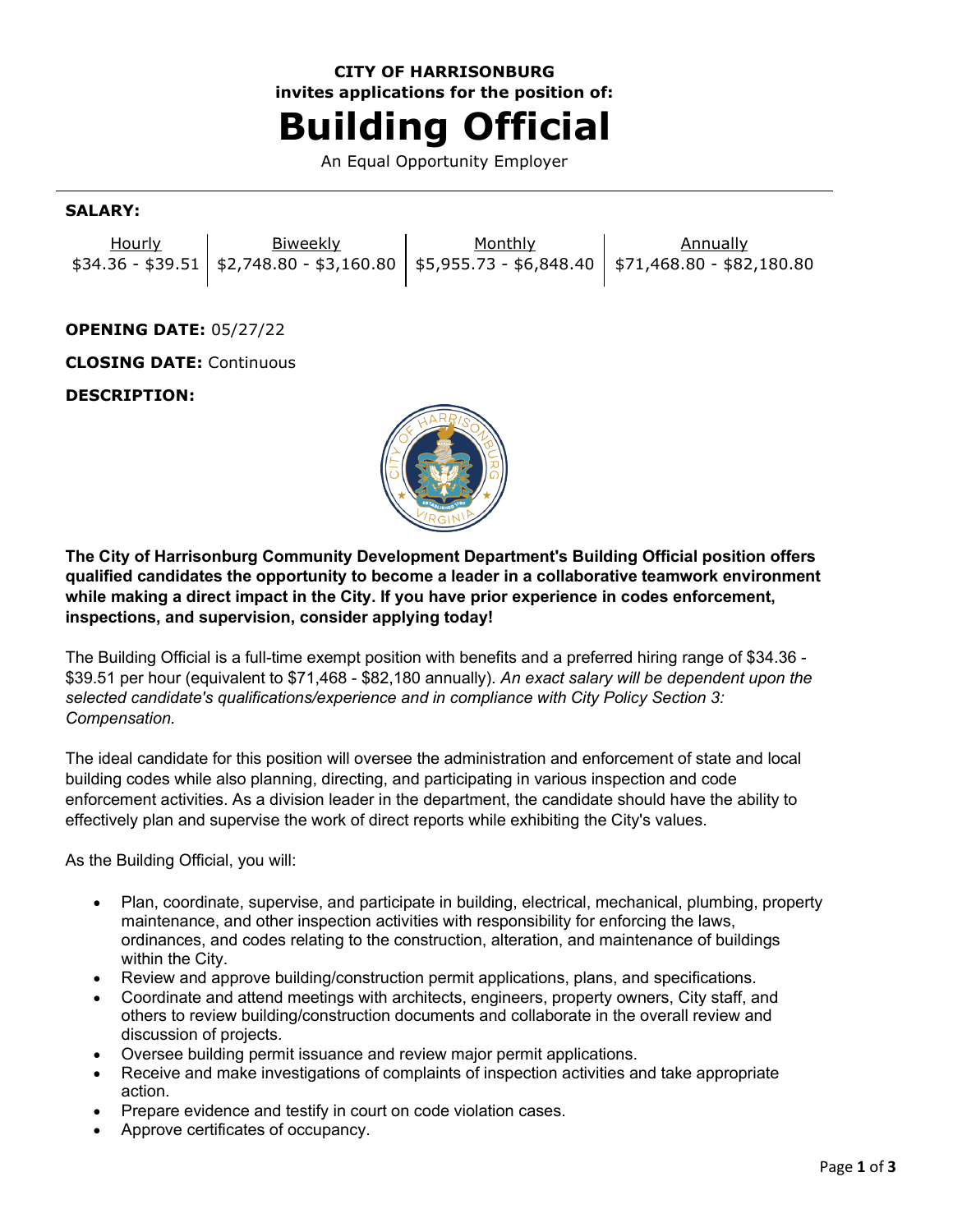- Review and approve/disapprove requests for modifications of the USBC and issuance of warnings and stop-work orders, if warranted.
- Prepare a variety of reports and correspondence on inspection and code compliance matters.
- Prepare and administer the division's budget.
- Serve as Code Official for enforcement of the Property Maintenance Code.<br>• Perform all duties of a Building Codes Combination Inspector and Plans Re
- Perform all duties of a Building Codes Combination Inspector and Plans Reviewer as required.
- Perform related work as needed.

### **Minimum Requirements:**

- Associate's/Technical degree supplemented by coursework in engineering, regional or urban planning, architecture, a variety of inspection specialties, or related field.
- Extensive experience (6 or more years) in building, electrical, mechanical, plumbing, and other codes enforcement and inspections work.
- Moderate (1-3 years) supervisory experience.
- An equivalent combination of education and experience may be used to meet the three requirements above.
- Valid driver's license.
- [Click here to view the physical requirements of this position.](https://www.governmentjobs.com/careers/harrisonburg/classspecs/1012353?keywords=5603&pagetype=classSpecifications)

# **All individuals who meet the minimum requirements stated above are encouraged to apply for consideration.**

## **Special Requirements:**

- Certifications from the Virginia Department of Housing and Community Development as a Combination Residential Inspector and Residential Building Plans Examiner or the ability to obtain certifications within eighteen (18) months of hire date.
- Certifications from the Virginia Department of Housing and Community Development as a Building Official, Combination Commercial Inspector, Property Maintenance Inspector, and Commercial Plans Examiner or the ability to obtain certifications within thirty-six (36) months of hire date.

The ideal candidate will have:

- Thorough knowledge of the principles and practices of building, electrical, plumbing, and mechanical code enforcement in addition to building, construction, engineering, and structural engineering principles and practices.
- Extensive knowledge of the USBC and general knowledge of and ability to use Microsoft Office Products and GIS/database software.
- The ability to:
	- o Read and interpret plans.
	- $\circ$  Communicate both orally and in writing.
	- o Present facts and recommendations.
	- $\circ$  Use firmness and tact as required to explain and enforce codes and ordinances.
	- $\circ$  Establish and maintain effective working relationships with other employees, City, State, and Federal officials, and the general public.

The selected candidate for this position will be subject to the following screenings and must receive satisfactory results:

- Criminal Background Investigation;
- Drug Screen; and
- DMV Driving Record Review.